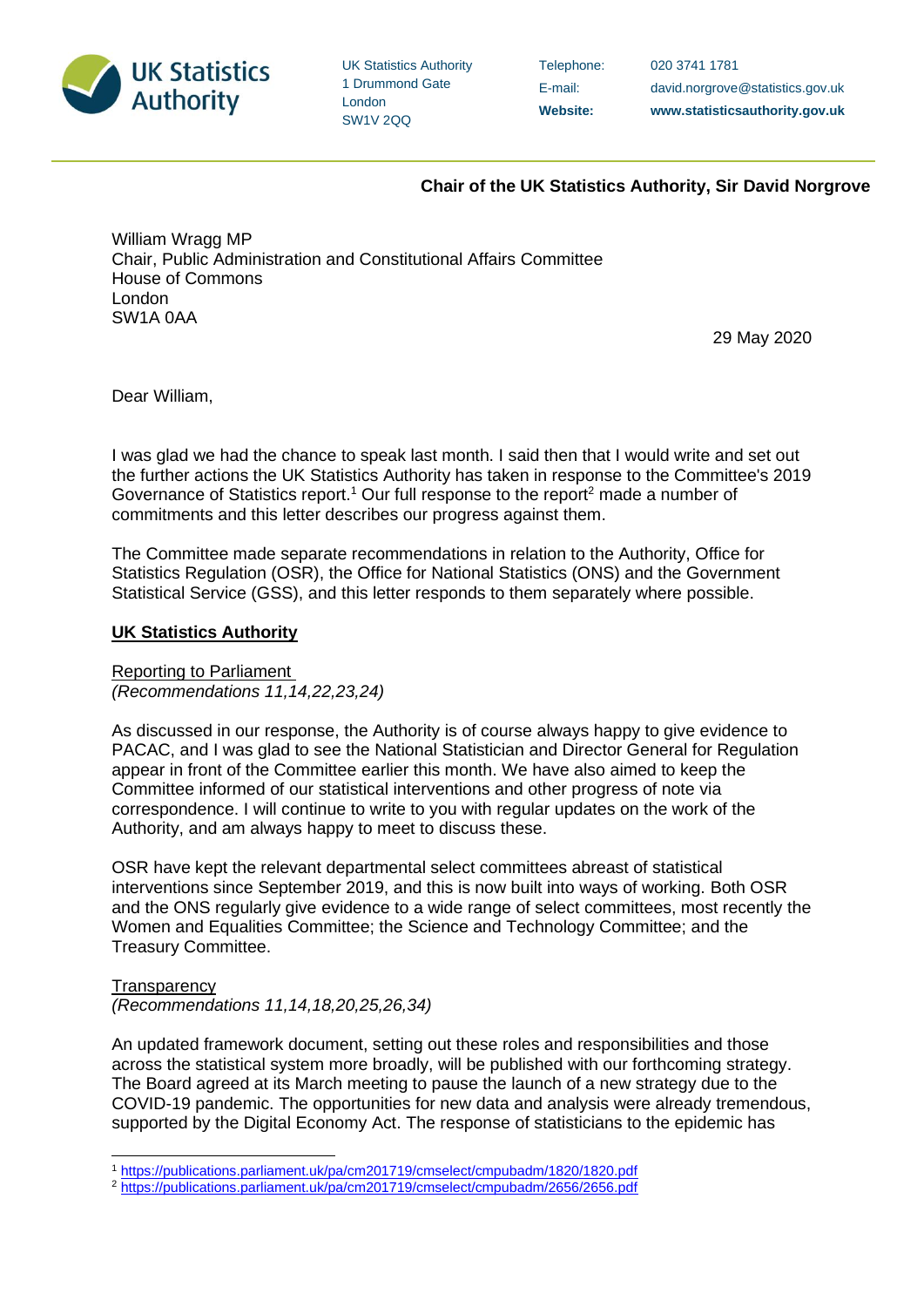accelerated change as I hope the Committee saw at its recent evidence session. We aim to publish the new strategy later in the year.

Regarding Authority Board minutes, we have ensured these are published in a timely way and reflect the key points of non-executive discussion<sup>3</sup>. In addition, we have recruited two new non-executive directors, Richard Dobbs and Professor Sir David Spiegelhalter, to work a minimum of two days per month<sup>4</sup>.

We committed to publishing the Regulation Committee's minutes and future meeting dates, and updated the terms of reference. This work was completed and published on the Authority website<sup>5</sup> in October 2019.

We have considered options for developing the Authority website, to emphasise and make clearer the separation that exists between the ONS and OSR, and these improvements are underway. To illustrate separation further, OSR launched their own Twitter account (@StatsRegulation) in November 2019.

We will continue to publish a separate Annual Report for OSR, distinct from the work of the ONS, and the publication of both is planned for July 2020. The OSR Annual Report will be an annex in the Authority Annual Report and Accounts as well as a separate document on the OSR website.

# RPI

*(Recommendation 30)*

The Retail Prices Index (RPI), uniquely out of all ONS statistics, requires the Authority to seek consent from the Chancellor of the Exchequer to make certain methodological changes. As the Committee are aware, I wrote on behalf of the Board to the then Chancellor in March 2019 to recommend that the publication of the RPI should be stopped at a point in future and that, in the interim, the shortcomings of the RPI should be addressed by bringing the methods of the CPIH into it. In September the next Chancellor announced his intention to consult on whether to bring the methods in CPIH into RPI between 2025 and 2030, effectively aligning the measures. At the same time, the Authority said it would consult about the methods of making the change. This joint consultation was launched on 11 March alongside the Budget and has, in light of the pandemic, since been extended to be open for responses until 21 August. In the meantime we continue to urge the Government and others to cease to use the RPI. As I said in our response to the Committee's report, it would be wrong for the Government to continue to use a measure of inflation which it itself accepts is flawed, where it has the opportunity to change.

We will update the Committee again on the RPI following the conclusion of the joint consultation.

## **Office for Statistics Regulation**

Protecting the role of statistics in public debate *(Recommendations 1,4,11)*

OSR sent the Annual Review of Casework to the Committee in September 2019, and since then the casework function has been developed further, with the programme managed by

<sup>3</sup> <https://www.statisticsauthority.gov.uk/publications-list/?keyword&type=minutes-and-papers>

<sup>4</sup> [https://www.statisticsauthority.gov.uk/news/appointment-of-two-new-non-executive-directors-to-the-uk-statistics](https://www.statisticsauthority.gov.uk/news/appointment-of-two-new-non-executive-directors-to-the-uk-statistics-authority-board/)[authority-board/](https://www.statisticsauthority.gov.uk/news/appointment-of-two-new-non-executive-directors-to-the-uk-statistics-authority-board/)

<sup>5</sup> <https://www.statisticsauthority.gov.uk/wp-content/uploads/2019/11/Regulation-Committee-ToR-Oct-2019.pdf>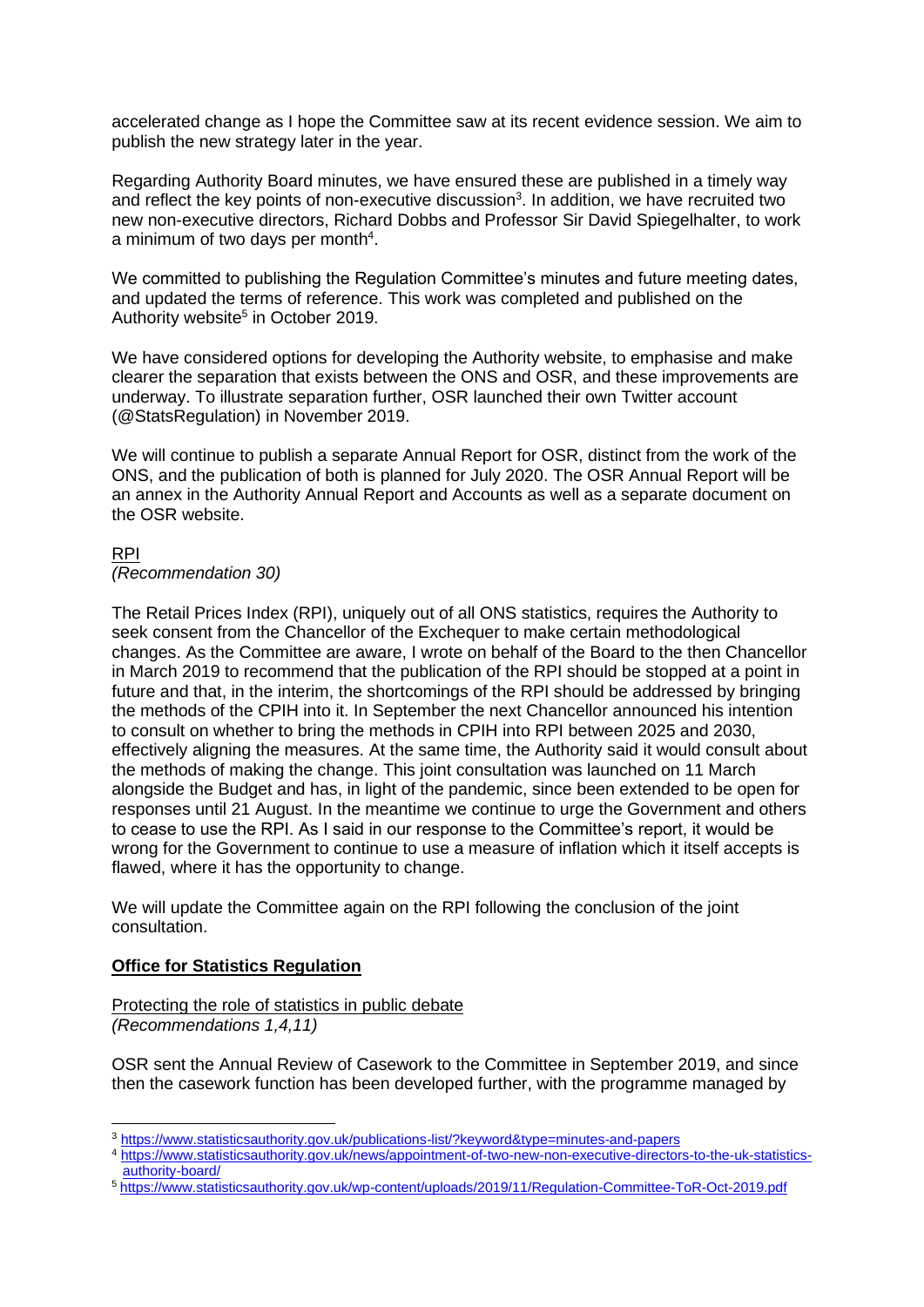the Deputy Director for Regulation. A specific blog on approach and casework during the pre-election period was also sent to the Committee in January 2020. This blog summarised a particularly active period for OSR, more so than in previous pre-election periods. In the 2019 election campaign, public interventions were made to clarify statistics on a range of topics including violent crime, homelessness, education funding and youth unemployment. During the current COVID-19 pandemic OSR has continued to protect the role of statistics in public debate by responding to a range of concerns around the publication of data on COVID-19 cases, deaths and testing across the four countries of the UK. Following these interventions, there have been improvements in the information provided by Government though there is still more to do.

OSR has also outlined its expectations on the use of management information by government and other official bodies<sup>6</sup>, strongly advocating for information to be presented to the public in a way that promotes transparency and clarity. OSR will continue to take appropriate action directly and through the Committee if necessary where Ministers and others refer to unpublished information.

Longer-term developments *(Recommendations 13,14,15,16,22,38)*

OSR resourcing has been considered at Regulation Committee in October 2019 and February 2020, and the options will be considered fully after the development of the Authority strategy. Meanwhile, responsibility for budget has been clarified in the new Regulation Committee Terms of Reference, and an MoU between OSR and the ONS has made the Director General for Regulation a Secondary Accounting Officer with responsibility for OSR.

Recommendations on separation of OSR regarding physical location were discussed at the Authority Board and the Regulation Committee, where the aim is to ensure OSR's physical location is consistent with OSR's status as being part of the Authority but separate in decision-making terms from the ONS and the National Statistician. These plans involve looking at each of OSR's three physical sites and ensuring that the physical space is aligned with this overall status. Progress will resume as and when we return to office-based working, although our first priority here will of course be the health and safety of our staff.

OSR's systemic review of statistical leadership was discussed at Regulation Committee in February. A series of reports are planned on different aspects of the review. A blog in March 2020 outlined the work on this to date<sup>7</sup>.

Finally, the Regulation Committee is actively considering the co-option of external members in their latest round of recruitment.

As noted throughout this update, the COVID-19 pandemic has meant that long-term actions have had reduced priority while focus turns to shorter term needs. Further detail on resource and location issues will be provided in a future update.

#### **Office for National Statistics and Government Statistical Service**

User engagement and accessibility of outputs *(Recommendations 2,3,4,5,6,7)*

<sup>6</sup> [https://www.statisticsauthority.gov.uk/news/covid-19-production-and-use-of-management-information-by](https://www.statisticsauthority.gov.uk/news/covid-19-production-and-use-of-management-information-by-government-and-other-official-bodies/)[government-and-other-official-bodies/](https://www.statisticsauthority.gov.uk/news/covid-19-production-and-use-of-management-information-by-government-and-other-official-bodies/)

<sup>7</sup> <https://www.statisticsauthority.gov.uk/statistical-leadership-making-analytical-insight-count/>